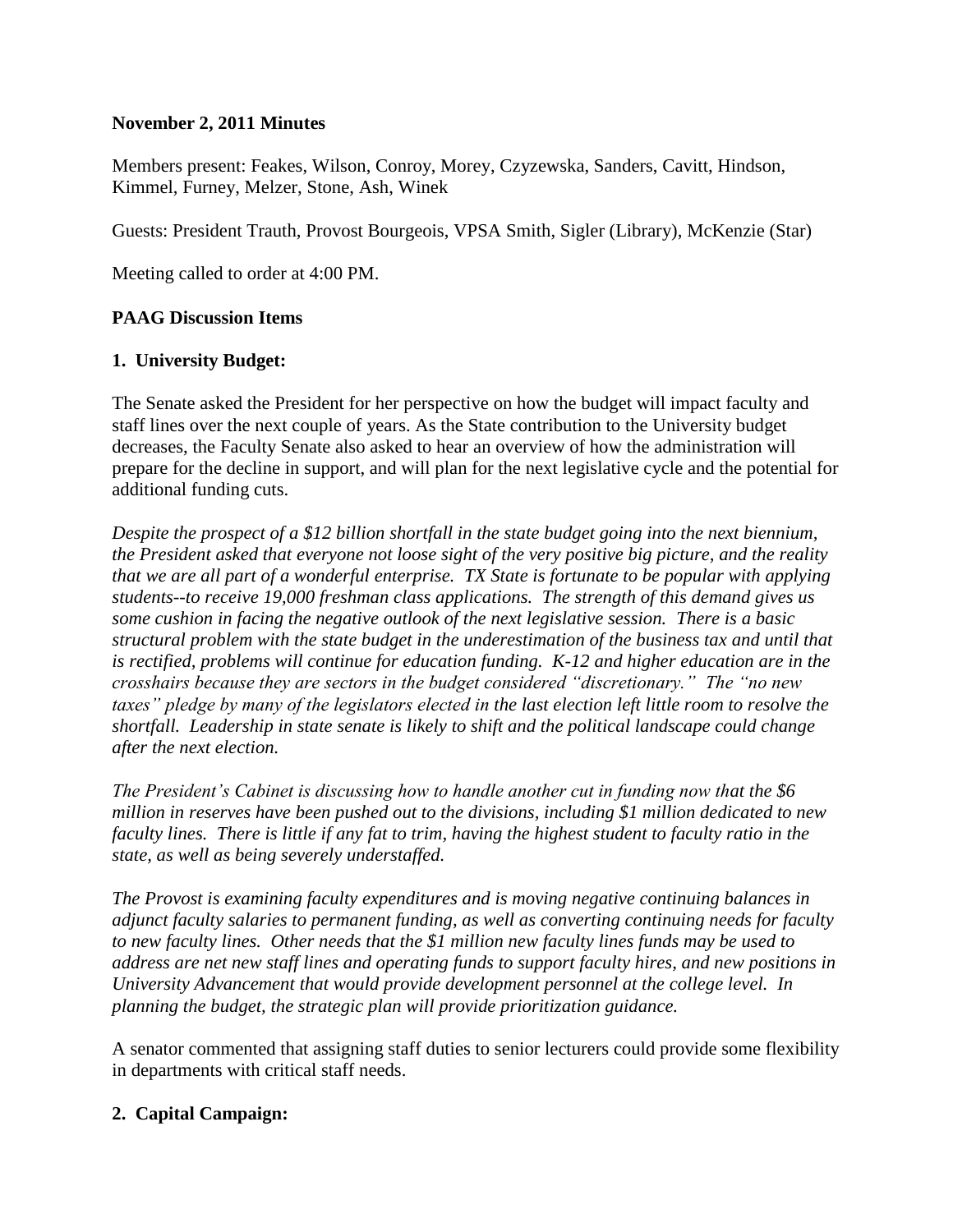The Senate asked to hear the current status of the capital campaign, and the goals for the public phase of the campaign.

*The capital campaign goal is \$110 million. The "quiet phase" has been underway since 2006 and the campaign is now in the public "family phase." \$75 million of campaign funds are dedicated to academic excellence efforts, and \$8 million is dedicated to construction of the performing arts center. The \$100 million raised in the first phase are not non-liquid assets.* 

*The goal of the public/family phase over the next 2 years is to attach as many people as possible to the effort. These will be smaller donations made by a much larger group of individuals. The university is relying on senior faculty in all academic programs to step up and provide leadership in the coming 18 months of the campaign.* 

Senators commented that there is confusion among the faculty about the five-year contribution commitment that has been established, and cited examples of broken links and non-functioning web pages when trying to respond to the recent call for contributions.

*The President and Provost noted these problems and will see that they are addressed.* 

The Senate Chair observed that candidates for the VPUA position expressed concern about the next campaign since known donors have been recruited for the present effort.

*The President commented that current development efforts have laid the infrastructure for the next campaign, including repositioning the university in the eyes of alumni, and keeping young alumni attached to the university.*

A senator asked if the alumni contact lists that have been developed could be made available to departments, to which the President answered yes. It was acknowledged that many departments have had problems maintaining alumni lists for their graduates.

# **3. Campus Safety:**

Recent Timely Warning announcements have generated concerns regarding safety procedures across campus. The Senate requested a discussion on overall campus safety and the methods intended to inform the faculty and staff of appropriate safety procedures for specific situations.

*VPSA Smith described efforts to enact procedures in compliance with the Clery Act, which requires colleges and universities across the United States to disclose information about crime on and around their campuses. University Police Sergeant Robert Campbell has been appointed the campus emergency coordinator. Dr. Smith distributed a print out of campus emergency procedures that is posted on the university website (www.emergencyinfo.txstate.edu/) and suggested that it be posted in every classroom. She said that the emergency management team is doing the best it can, but also knows that there is more to be done yet.* 

A discussion ensued about the need to train faculty in safety procedures so that they are able to act quickly and knowledgably in a variety of emergency situations, and to canvas faculty for information on specific safety problems or threats in individual buildings and facilities across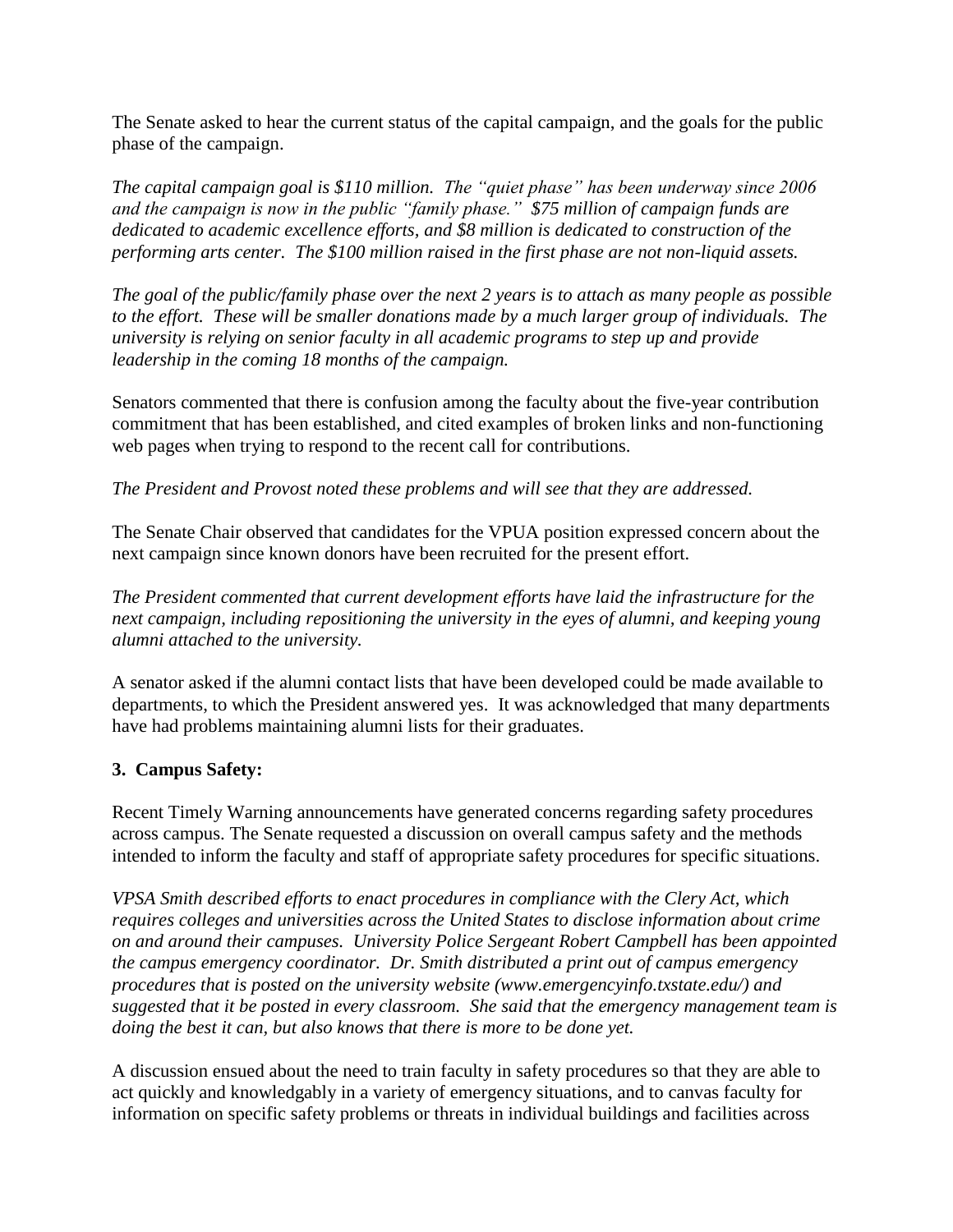campus. It was noted that the staff shortage is affecting safety, e.g. burned out lights in stairwells that have not been replaced.

#### **Break**

### **PAAG Follow-up**

A senator questioned whether there is data to substantiate the claim that development officers pay for themselves. Has that been the case in the University Advancement division?

A number of Senators reiterated the need for a centralized safety-training program for faculty, administrators, and staff. It was suggested that new faculty orientation and new chair orientation include units on appropriate action in emergency situations. A Senator pointed out that emergency procedures do exist, they do not have to be invented. Senator Stone will identify websites that address campus emergency procedures and will forward them to the Chair. In order to gather more information from faculty on safety concerns, this topic will be on the agenda for the 11/9 meeting with the Senate Liaisons.

#### **Faculty Development Leave Review Results**

The Senate completed its review of the 37 applications submitted for Development Leave. One application was re-classified as an administrative leave request, and the remaining 36 received matrix scores that qualify them for Senate approval. The applications have been forwarded to the Council of Academic Deans for review and the Senate recommendations and rankings have been sent to the Provost.

#### **New Business**

1. CAD meeting items:

Interim VPUA McKinnon announced plans to combine the Discover Texas State and Bobcat Days outreach events.

VPIT Van Wyatt gave a presentation on planned renovations to Alkek Library.

2. As a work around to the problems the Senate is experiencing with college faculty distribution lists, John McGee suggested using a SAP mechanism to send email to a college distribution list. The Chair will send out the link URL.

3. The Chair has received the updated salary data that includes the last round of merit increases and will work on getting it posted to the Senate website.

4. The Chair reported on the Texas Council of Faculty Senates meeting that she attended with Senator Furney on October 29. The report from the Coordinating Board included the approval of a 42-hour core curriculum that will be enacted by 2014. Six required outcomes have been identified (e.g. critical thinking) and each core course must demonstrate how it accomplishes these outcome goals.